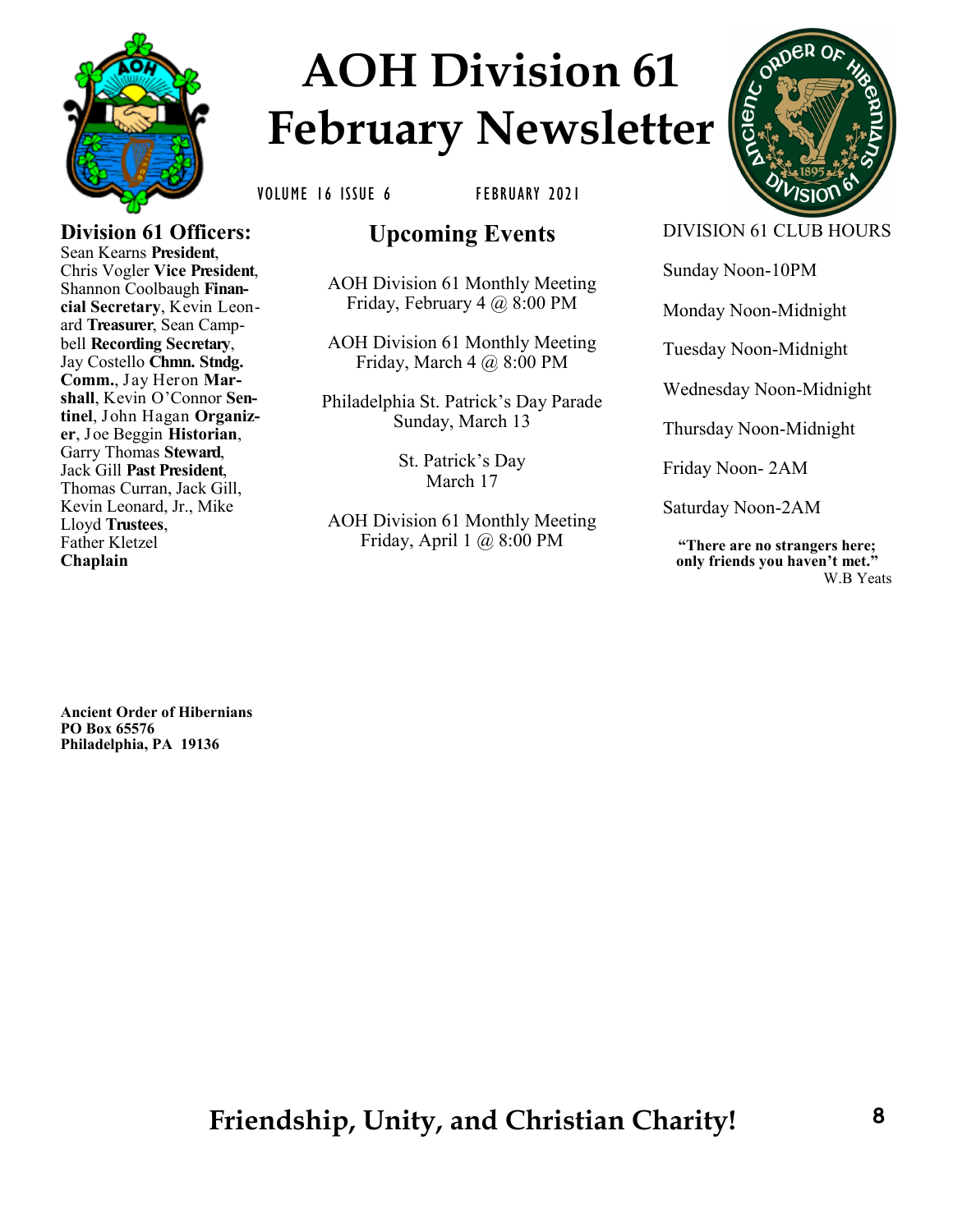#### **AOH DIVISION 61**

#### **President's Letter**

#### Brothers,

The St. Patrick's Parade is right around the corner and a sign-up sheet will go around at the February meeting this Friday, 2/4. It has been a 2 year layoff and time to get back to normal. I hope to see you all Friday night at 8:00 PM

In our Motto,

Sean Kearns President Division 61

> **2022 Dues are now due and are \$45.00 As a reminder per the by-laws updated travelling cards are required to drink at any AOH bar. There are several ways that Dues can be paid: at the bar, mailed to the Division or left at the bar.**

**The 25th Father/Child Camping Trip is scheduled for May 19-22, 2022 at Robin Hill Campground in Lenardsille, PA. Please call 610-756-6117 to reserve your spot. Make sure to request a Lakeside cabin or adjacent campsite. Please call and save your spot ASAP! Orders will be taken at the February meeting for 25t Anniversary Hoodie with the camping patch. Hoodies are \$30.00 and must be prepaid . Any questions please contact Chuck Payne at 215-380-6809**



**Please note if any member has a donation request that they would like to speak about at the monthly meeting to approach and notify an officer at a minimum of one week prior to the meeting. Thank you for cooperation.** 

The St. Patrick's Parade is scheduled for Sunday, March 13. Our reporting time is not yet known and will be announced at the March meeting. Parade uniform is the same as in years past: black parade jacket, black dress pants, green shirt, black dress shoes and jeff cap. There will be no parade chances this year instead we are asking everyone marching in the parade to put up \$20 and this includes your parade ribbon, transportation and post-parade food. If anyone does not want to march but eat at the post-parade party it is \$10.00 per person.

#### **Welcome**

On behalf of AOH Division 61, we extend a warm welcome to the newest members of our family:

#### **No New Members Introduced**

We hope you enjoy everything this organization has to offer and that you continue to live in *Friendship, Unity, and Christian Charity.*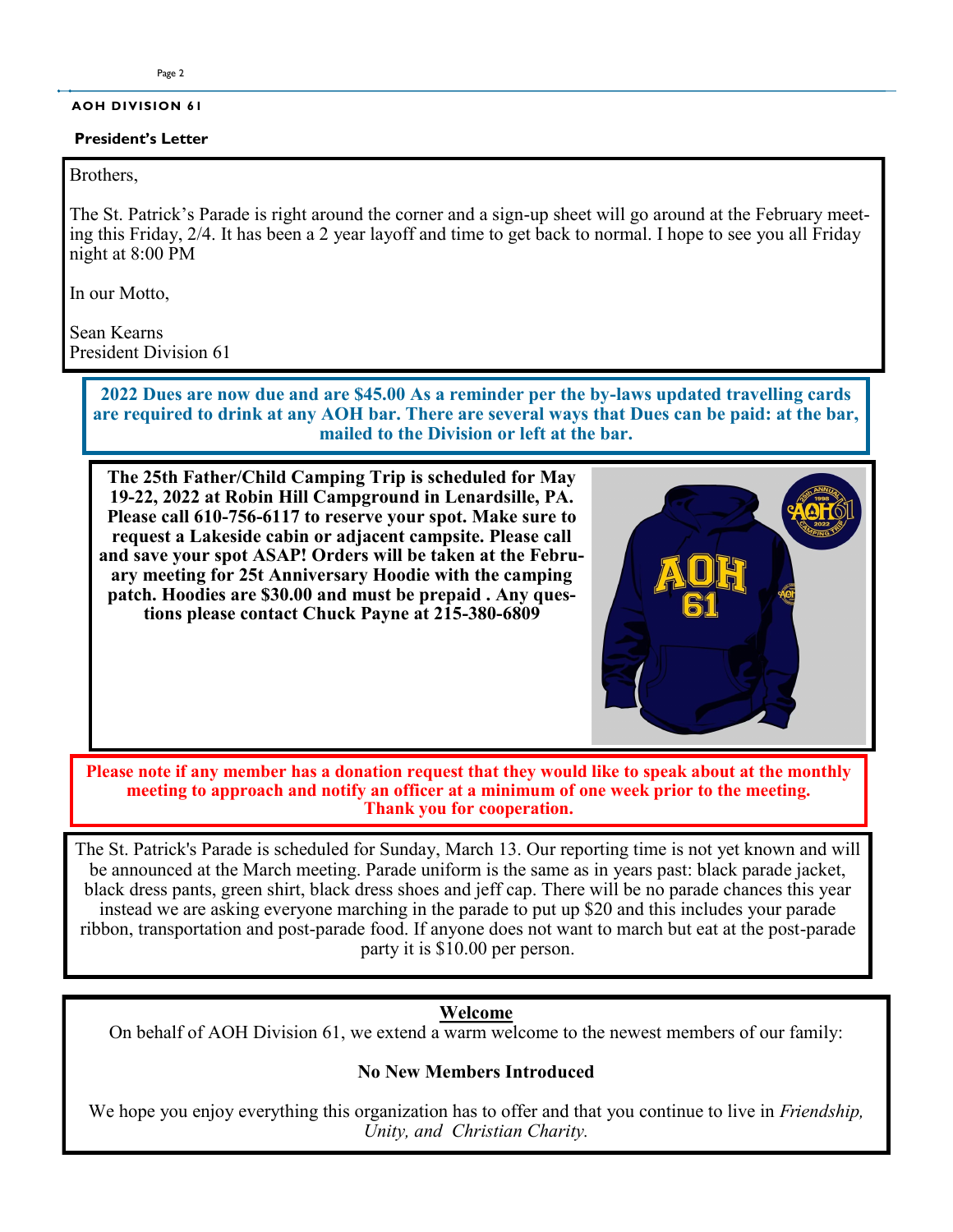**VOLUME 16 ISSUE 5**

#### **Please remember to support our Patrons. Thank You!**



Jay J Ems, Agent<br>568 Bristol Pike Unit B<br>Bensalem, PA 19020<br>Bus: 215-245-1155<br>jay.ems.xd4d@statefarm.com



I'm inviting you to make our roads safer and get rewarded for doing so. Are you in?

Contact me today to get started.



# **STAMPONE LAW**

Business Services Group 500 Cottman Avenue Cheltenham, PA 19012 (215) 663-0400 Phone (215) 663-9112 Fax www.stamponelaw.com John Hagan (Division 61): Business Development

> **Nicoletti Beverage Center, Inc** Rocco Nicoletti

Beer, Soda, Snacks, Tobacco, Ice, Keg Tapping Supplies &

Philadelphia's Largest Beverage Distributor

## **Foley Funeral Home**

1132 Cottman Ave., Phila. PA 19111 Francis X. Foley, Dir. 215-342-7380

Every family's loss is important and painful - this we understand.

Let us help you through a difficult time. We are a family run, full service funeral home, assisting families in the Philadelphia and surrounding areas. Our services are personal, compassionate and dignified, because every family deserves no less. We are professional, yet caring and offer grief aftercare. Our rates are reasonable and geared to each family's needs.

#### **James H. Leonard, CPA**

Income Tax Returns College Financial Aid Accounting Phone (609) 458-5660 jhleonard@comcast.net Treasurer & Proud Member of AOH Division 61

## **Hall Rentals**

Kevin Pierce Hall can accommodate your Parties from 10 to 60 people. AOH Member Discount For more info. contact Jack Gill at 215-920-0910

**Dr. Francis McCaffery, IV, D.C. Division 61 Member** Chiropractic Care\* Massage Therapy\* Rehabilitation/ **Exercises** 



2808 Southamp-

Retail & Wholesale

7040-48 State Road

215-624-3184

Philadelphia, PA 19135-1502

Repair

Academy Injury and Health Center<br>2808 Southamp-<br>ton Rd

Phila, PA 19154 215-637-1212

**Harrison Patrick Photographers** Specializing in Wedding Special Event and Portrait Photography at your location. www.harrisonpatrick.com 856-423-7367 mdavid@harrisonpatrick.com A.O.H. Division 61 member